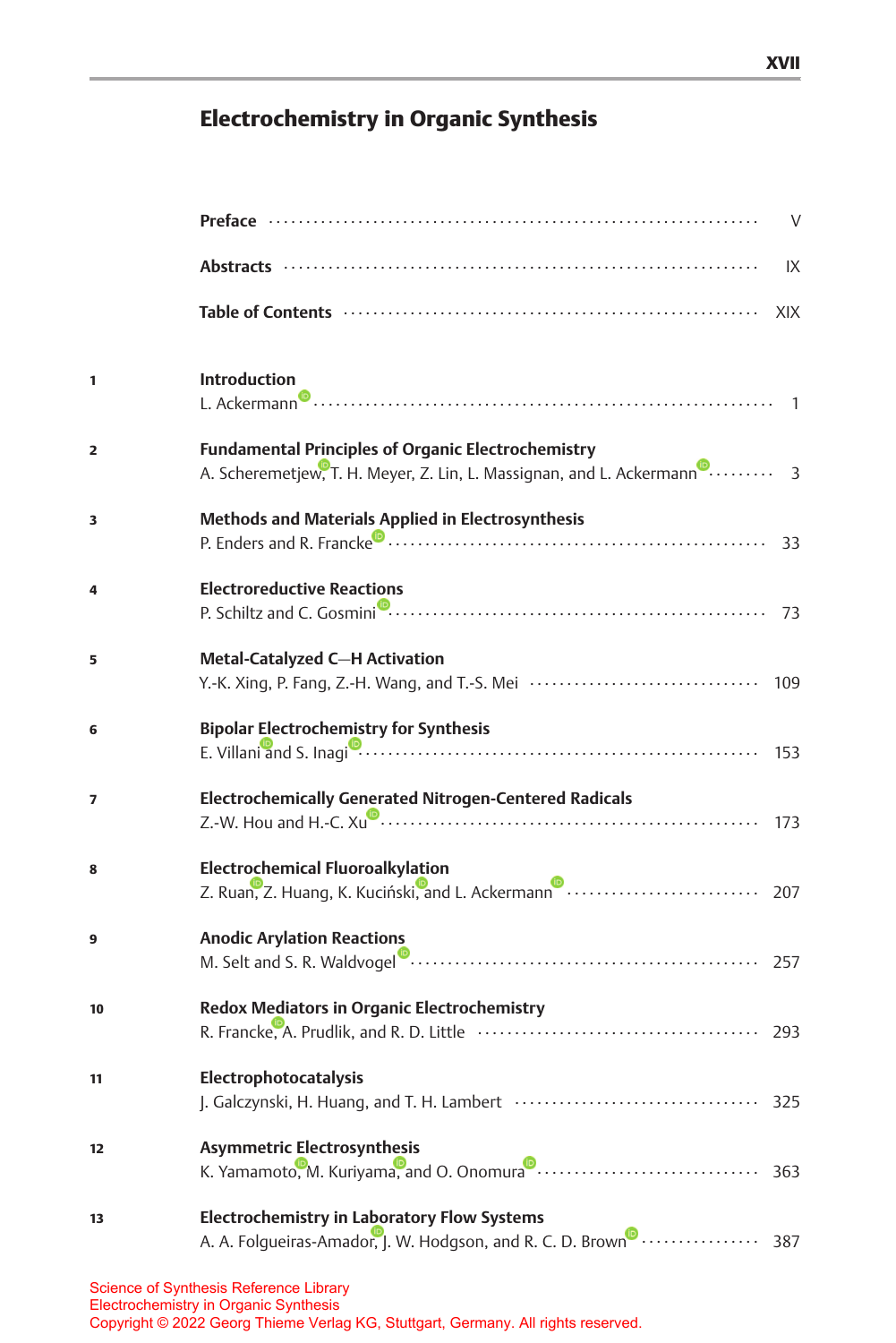| <b>XVIII</b> | Overview                                                                                                                                                                                                                     |     |
|--------------|------------------------------------------------------------------------------------------------------------------------------------------------------------------------------------------------------------------------------|-----|
| 14           |                                                                                                                                                                                                                              |     |
| 15           | Paired Electrolysis<br>T. Wu and K. D. Moeller<br>Decrees and C. D. Moeller<br>Decrees and C. D. Moeller<br>Decrees and C. D. Moeller<br>Decrees and C. D. Moeller<br>Decrees and C. D. Moeller<br>Decrees and C. D. Moeller |     |
|              |                                                                                                                                                                                                                              | 513 |
|              |                                                                                                                                                                                                                              |     |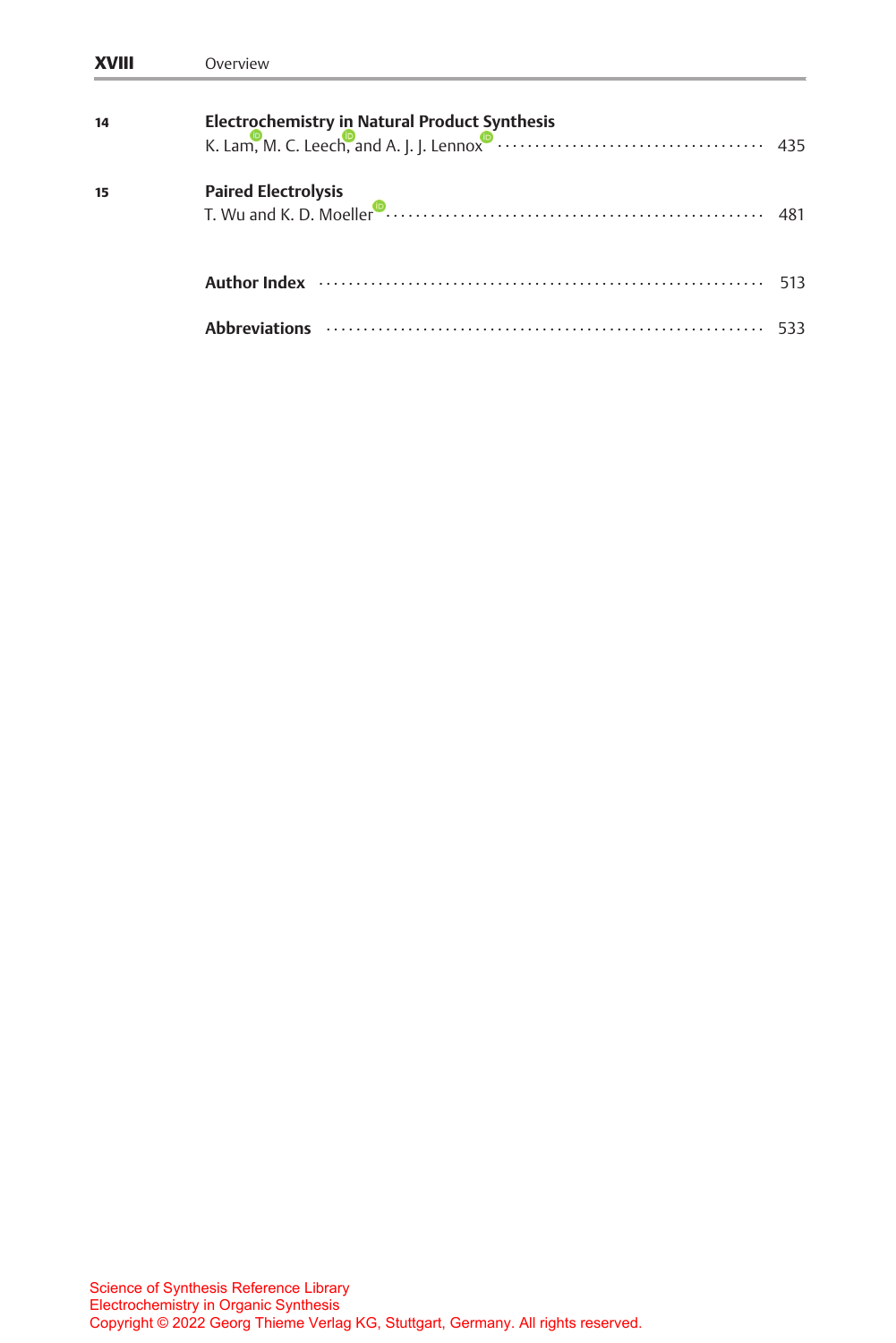## Table of Contents

| 1              | <b>Introduction</b><br>L. Ackermann                                                                                                                                                                                            |                |
|----------------|--------------------------------------------------------------------------------------------------------------------------------------------------------------------------------------------------------------------------------|----------------|
| 1              |                                                                                                                                                                                                                                | $\mathbf{1}$   |
| $\overline{2}$ | <b>Fundamental Principles of Organic Electrochemistry</b><br>A. Scheremetjew, T. H. Meyer, Z. Lin, L. Massignan, and L. Ackermann                                                                                              |                |
| 2              | Fundamental Principles of Organic Electrochemistry                                                                                                                                                                             | $\overline{3}$ |
| 2.1            | Basic Concepts of Synthetic Electrochemistry                                                                                                                                                                                   | 3              |
| 2.1.1          |                                                                                                                                                                                                                                | $\overline{4}$ |
| 2.1.2          | General Terms and Setup (and the continuum continuum continuum continuum continuum continuum continuum continuum continuum continuum continuum continuum continuum continuum continuum continuum continuum continuum continuum | 5              |
| 2.1.3          | Electron-Transfer Mechanisms Coupled with Homogeneous Reactions:                                                                                                                                                               | 7              |
| 2.1.3.1        | Chemical Reaction Followed by Heterogeneous Electron Transfer                                                                                                                                                                  | 8              |
| 2.1.3.2        | Heterogeneous Electron Transfer Followed by                                                                                                                                                                                    | 9              |
| 2.1.3.3        | Catalytic Regeneration of Electroactive Species in a Following                                                                                                                                                                 | 9              |
| 2.1.3.4        |                                                                                                                                                                                                                                | 11             |
| 2.2            |                                                                                                                                                                                                                                | 11             |
| 2.2.1          |                                                                                                                                                                                                                                | 11             |
| 2.2.2          | Electrode Potential (and according control of the Potential Control of the Potential (and according to the Potential                                                                                                           | 12             |
| 2.2.3          |                                                                                                                                                                                                                                | 13             |
| 2.2.4          |                                                                                                                                                                                                                                | 14             |
| 2.2.5          |                                                                                                                                                                                                                                | 15             |
| 2.2.6          | Inner-Sphere versus Outer-Sphere Electron-Transfer Reactions                                                                                                                                                                   | 17             |
| 2.3            | Electron Transfer, Mass Transport, and Cell Resistance                                                                                                                                                                         | 17             |
| 2.3.1          |                                                                                                                                                                                                                                | 18             |
| 2.3.2          |                                                                                                                                                                                                                                | 19             |
| 2.3.3          |                                                                                                                                                                                                                                | 22             |
| 2.3.4          | Time Course of Cell Resistance: Constant-Potential Electrolysis versus                                                                                                                                                         | 23             |
| 2.3.5          |                                                                                                                                                                                                                                | 25             |
| 2.4            | Potential Detection and Electroanalytical Aspects                                                                                                                                                                              | 25             |
| 2.4.1          |                                                                                                                                                                                                                                | 26             |
| 2.4.2          |                                                                                                                                                                                                                                | 27             |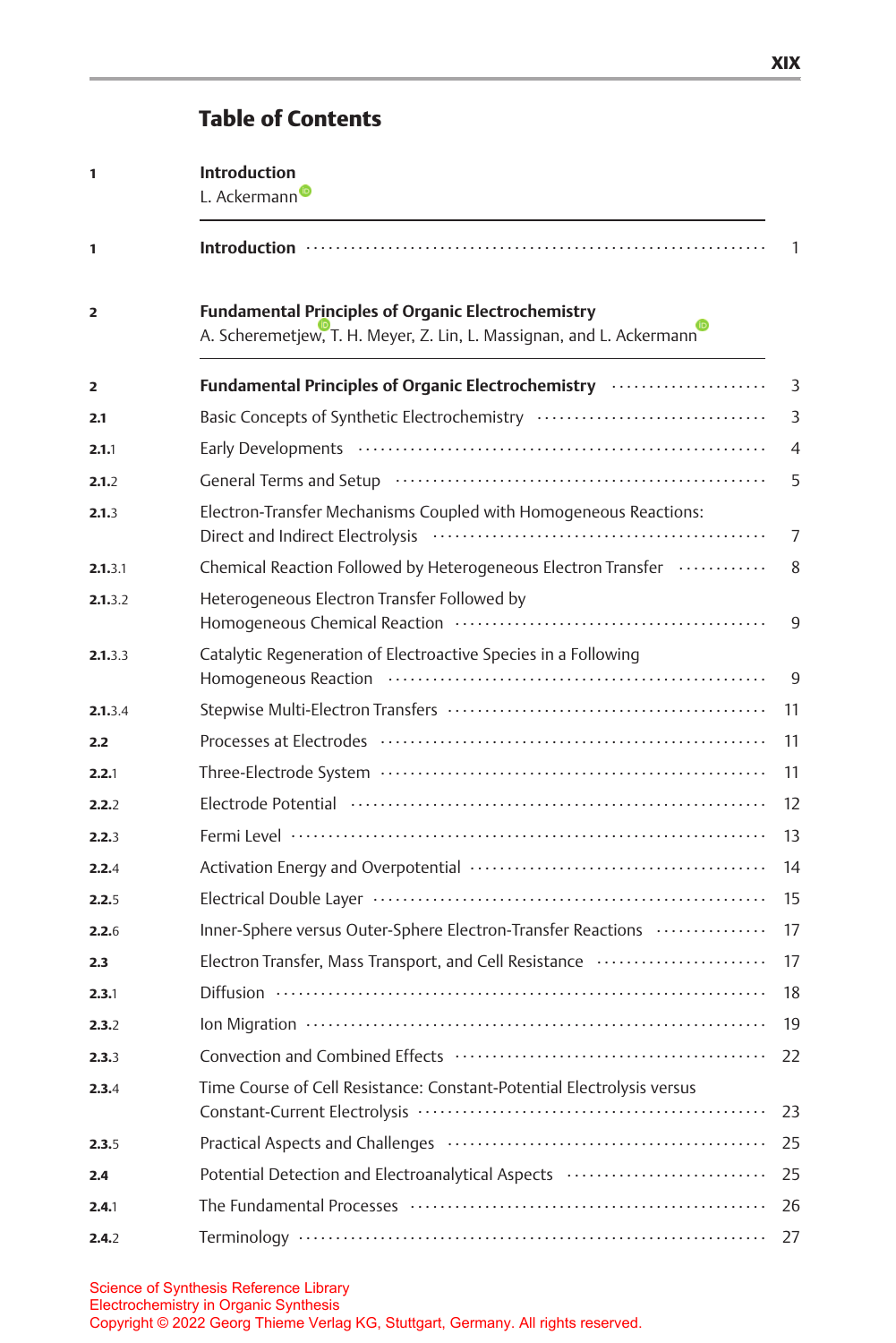| XX      | Table of Contents                                                                                                                                                                                                              |    |
|---------|--------------------------------------------------------------------------------------------------------------------------------------------------------------------------------------------------------------------------------|----|
| 2.4.3   |                                                                                                                                                                                                                                | 28 |
| 2.5     |                                                                                                                                                                                                                                | 29 |
| 3       | <b>Methods and Materials Applied in Electrosynthesis</b><br>P. Enders and R. Francke                                                                                                                                           |    |
| 3       | Methods and Materials Applied in Electrosynthesis manufactured and Materials Applied in Electrosynthesis manufactured                                                                                                          | 33 |
| 3.1     |                                                                                                                                                                                                                                | 33 |
| 3.1.1   | Electric Charge and Current (and the continuum control of the control of the control of the control of the control of the control of the control of the control of the control of the control of the control of the control of | 33 |
| 3.1.2   |                                                                                                                                                                                                                                | 34 |
| 3.1.2.1 |                                                                                                                                                                                                                                | 34 |
| 3.1.2.2 |                                                                                                                                                                                                                                | 34 |
| 3.1.2.3 |                                                                                                                                                                                                                                | 35 |
| 3.1.3   |                                                                                                                                                                                                                                | 38 |
| 3.1.4   |                                                                                                                                                                                                                                | 38 |
| 3.2     |                                                                                                                                                                                                                                | 39 |
| 3.2.1   |                                                                                                                                                                                                                                | 40 |
| 3.2.1.1 |                                                                                                                                                                                                                                | 41 |
| 3.2.1.2 |                                                                                                                                                                                                                                | 43 |
| 3.2.2   |                                                                                                                                                                                                                                | 45 |
| 3.2.2.1 |                                                                                                                                                                                                                                | 47 |
| 3.2.2.2 |                                                                                                                                                                                                                                | 49 |
| 3.2.2.3 |                                                                                                                                                                                                                                | 50 |
| 3.2.2.4 | Innovative Electrolyte Concepts (and the context of the context of the context of the context of the context of the context of the context of the context of the context of the context of the context of the context of the c | 50 |
| 3.3     |                                                                                                                                                                                                                                | 51 |
| 3.3.1   |                                                                                                                                                                                                                                | 52 |
| 3.3.1.1 | Compact Electrodes of Homogeneous Materials                                                                                                                                                                                    | 52 |
| 3.3.1.2 |                                                                                                                                                                                                                                | 52 |
| 3.3.1.3 |                                                                                                                                                                                                                                | 52 |
| 3.3.1.4 |                                                                                                                                                                                                                                | 53 |
| 3.3.2   |                                                                                                                                                                                                                                | 53 |
| 3.3.2.1 |                                                                                                                                                                                                                                | 53 |
| 3.3.2.2 | Platinum and Platinum-Group Metals as Electrodes                                                                                                                                                                               | 54 |
| 3.3.2.3 |                                                                                                                                                                                                                                | 54 |
| 3.3.2.4 |                                                                                                                                                                                                                                | 55 |
| 3.3.2.5 |                                                                                                                                                                                                                                | 55 |
| 3.3.2.6 |                                                                                                                                                                                                                                | 55 |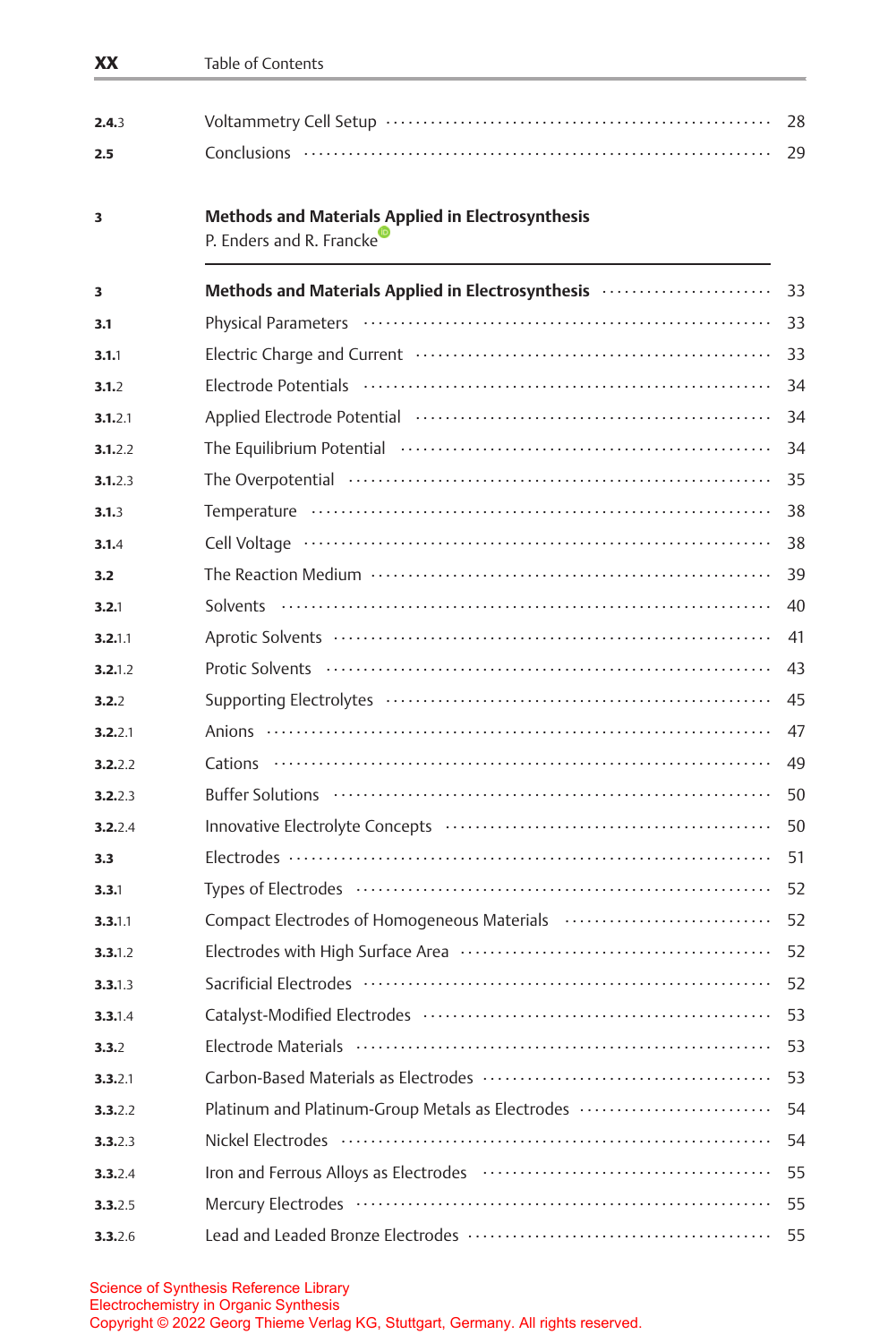| 3.4     |                                                                                                                                    | 56 |
|---------|------------------------------------------------------------------------------------------------------------------------------------|----|
| 3.4.1   |                                                                                                                                    | 56 |
| 3.4.1.1 |                                                                                                                                    | 56 |
| 3.4.1.2 |                                                                                                                                    | 57 |
| 3.4.1.3 | Electrochemically Induced Redox-Neutral Reactions                                                                                  | 57 |
| 3.4.2   |                                                                                                                                    | 58 |
| 3.4.2.1 |                                                                                                                                    | 59 |
| 3.4.2.2 |                                                                                                                                    | 60 |
| 3.4.3   |                                                                                                                                    | 61 |
| 3.4.3.1 |                                                                                                                                    | 61 |
| 3.4.3.2 |                                                                                                                                    | 63 |
| 3.4.3.3 |                                                                                                                                    | 64 |
| 3.4.4   |                                                                                                                                    | 65 |
| 3.5     |                                                                                                                                    | 66 |
| 3.6     | Strategies for Reaction Discovery and Optimization                                                                                 | 67 |
| 4       | <b>Electroreductive Reactions</b><br>P. Schiltz and C. Gosmini                                                                     |    |
| 4       | Electroreductive Reactions (and accommunity of the Reading Section and Section 2014)                                               | 73 |
| 4.1     |                                                                                                                                    | 73 |
| 4.1.1   |                                                                                                                                    | 74 |
| 4.1.1.1 | Nickel-Catalyzed Cross-Electrophile Coupling of Alkyl Halides with<br>Aryl or Alkenyl Halides Enabled by Electrochemical Reduction | 74 |
| 4.1.1.2 | Nickel-Catalyzed Cross-Electrophile $C(sp^2)$ –C(sp <sup>2</sup> ) Coupling by                                                     | 77 |
| 4.1.1.3 | Nickel-Catalyzed Electrochemical Reduction of Carbonyl Compounds                                                                   | 79 |
| 4.1.1.4 | Nickel-Catalyzed Electrochemical Conjugate Addition of Organic                                                                     | 80 |
| 4.1.2   |                                                                                                                                    | 81 |
| 4.1.2.1 | Cobalt-Catalyzed Alkyl/Aryl and Aryl/Aryl Cross-Electrophile Coupling by                                                           | 81 |
| 4.1.2.2 | Cobalt-Catalyzed Electrochemical Conjugate Addition of Organic                                                                     | 83 |
| 4.1.3   | Iron-Catalyzed Electroreductive Reactions of Carbonyl Compounds with                                                               | 84 |
| 4.2     |                                                                                                                                    | 85 |
| 4.2.1   |                                                                                                                                    | 85 |
| 4.2.2   | Amine Formation via Electroreduction of Nitrone and Nitro Moieties (allowing                                                       | 86 |
|         | <b>Science of Synthesis Reference Library</b><br>Electrochemistry in Organic Synthesis                                             |    |

Copyright © 2022 Georg Thieme Verlag KG, Stuttgart, Germany. All rights reserved.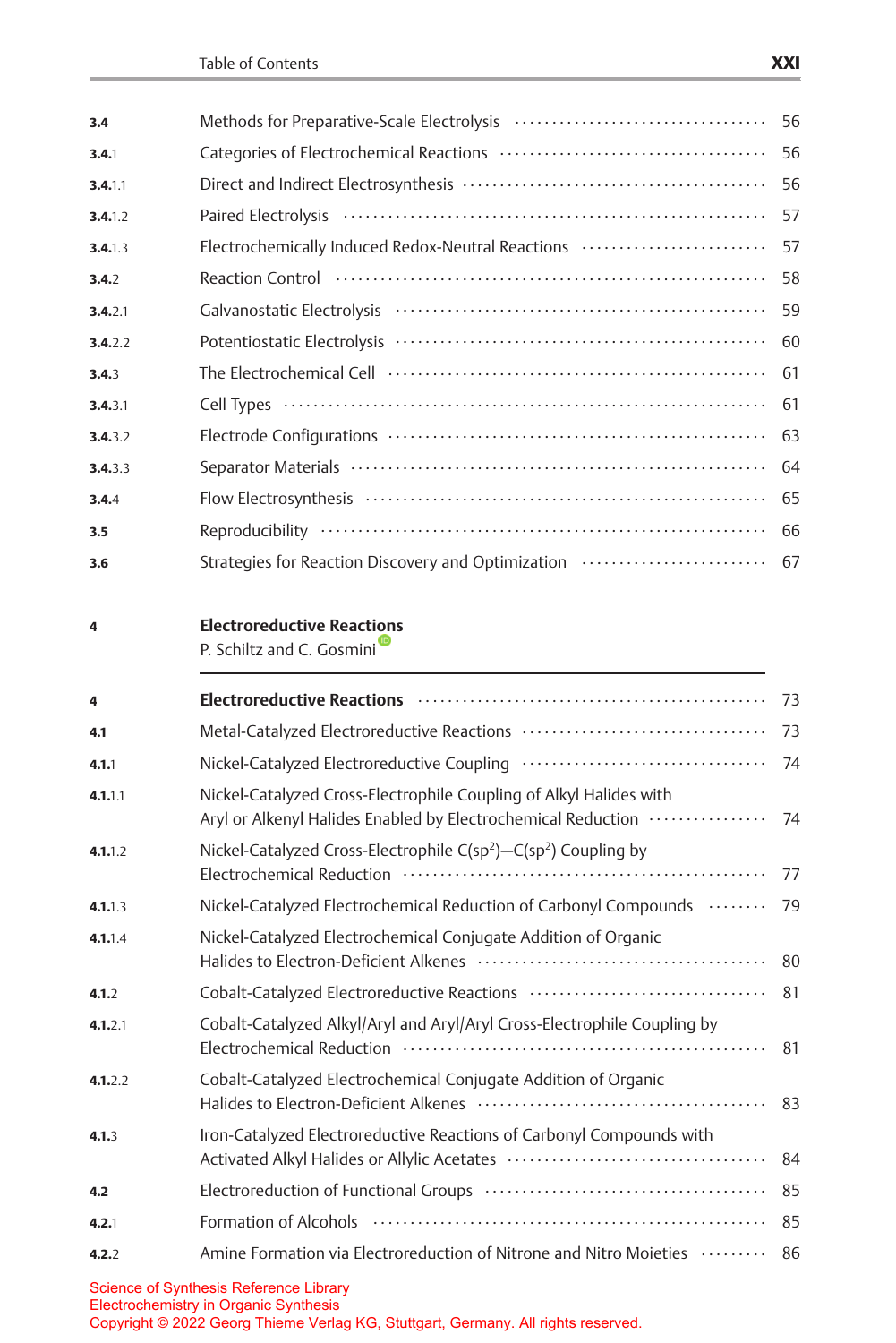|                                                                        | 88                                             |
|------------------------------------------------------------------------|------------------------------------------------|
|                                                                        | 89                                             |
|                                                                        | 89                                             |
|                                                                        | 89                                             |
|                                                                        | 90                                             |
|                                                                        | 91                                             |
| Electrocarboxylation of Benzyl Trimethylammonium Bromides              | 92                                             |
|                                                                        | 93                                             |
|                                                                        | 94                                             |
|                                                                        | 95                                             |
| Electrochemical Cross Coupling in the Presence of Carbon Dioxide       | 96                                             |
|                                                                        | 97                                             |
|                                                                        | 97                                             |
| Nickel-Catalyzed Electrochemical Reductive Decarboxylative Couplings   | 98                                             |
|                                                                        | 99                                             |
|                                                                        | 100                                            |
|                                                                        | 101                                            |
| Hydroxylation and Amidation Using an Electrogenerated Superoxide Anion | 102                                            |
|                                                                        | 103                                            |
| <b>Metal-Catalyzed C-H Activation</b>                                  |                                                |
|                                                                        | Y.-K. Xing, P. Fang, Z.-H. Wang, and T.-S. Mei |

| 5     |                                                           | 109 |
|-------|-----------------------------------------------------------|-----|
| 5.1   | Electrochemical Transition-Metal-Catalyzed C-H Activation | 110 |
| 5.2   |                                                           | 111 |
| 5.2.1 | Palladium-Catalyzed Electrochemical C-C Bond Formation    | 111 |
| 5.2.2 | Cobalt-Catalyzed Electrochemical C-C Bond Formation       | 117 |
| 5.2.3 | Nickel-Catalyzed Electrochemical C-C Bond Formation       | 120 |
| 5.2.4 | Ruthenium-Catalyzed Electrochemical C-C Bond Formation    | 121 |
| 5.2.5 | Rhodium-Catalyzed Electrochemical C-C Bond Formation      | 123 |
| 5.2.6 | Iridium-Catalyzed Electrochemical C-C Bond Formation      | 126 |
| 5.2.7 | Copper-Catalyzed Electrochemical C-C Bond Formation       | 129 |
| 5.3   |                                                           | 130 |
| 5.3.1 | Electrochemical C(sp <sup>2</sup> )-H/C-O Bond Formation  | 130 |
| 5.3.2 | Electrochemical C(sp <sup>3</sup> )-H/C-O Bond Formation  | 136 |
| 5.4   |                                                           | 138 |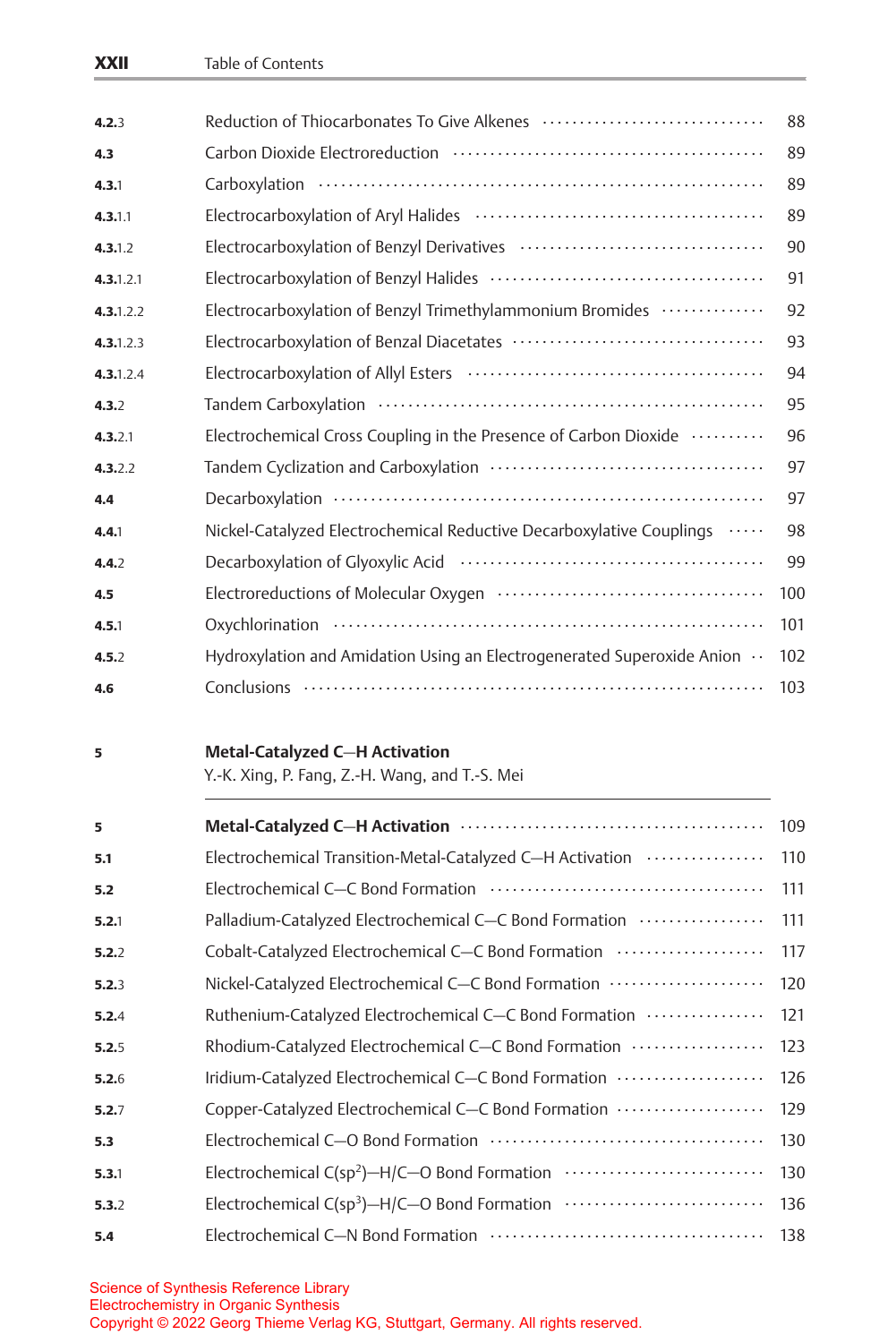| 5.5   |                                                                                         | 141 |
|-------|-----------------------------------------------------------------------------------------|-----|
| 5.6   |                                                                                         | 146 |
| 5.7   |                                                                                         | 148 |
| 6     | <b>Bipolar Electrochemistry for Synthesis</b><br>E. Villani and S. Inagi                |     |
| 6     |                                                                                         | 153 |
| 6.1   |                                                                                         | 156 |
| 6.2   | Bipolar Electrochemical Systems for Organic Electrosynthesis                            | 158 |
| 6.2.1 |                                                                                         | 158 |
| 6.2.2 |                                                                                         | 159 |
| 6.2.3 |                                                                                         | 161 |
| 6.2.4 |                                                                                         | 163 |
| 6.3   |                                                                                         | 164 |
| 6.3.1 |                                                                                         | 164 |
| 6.3.2 | Polymeric Material Synthesis (and the context of the Synthesis Context of the Synthesis | 166 |
| 6.4   |                                                                                         | 169 |
| 7     | <b>Electrochemically Generated Nitrogen-Centered Radicals</b><br>Z.-W. Hou and H.-C. Xu |     |
| 7     | Electrochemically Generated Nitrogen-Centered Radicals                                  | 173 |
| 7.1   |                                                                                         | 173 |
| 7.1.1 |                                                                                         | 174 |
| 7.1.2 |                                                                                         | 181 |
| 7.1.3 |                                                                                         | 185 |
| 7.1.4 |                                                                                         | 188 |
| 7.2   |                                                                                         | 189 |
| 7.2.1 |                                                                                         | 189 |
| 7.2.2 |                                                                                         | 191 |
| 7.2.3 | Sulfonamidyl Radical Mediated 1,5-Hydrogen-Atom Transfer for                            | 192 |
| 7.3   |                                                                                         | 195 |
| 7.4   |                                                                                         | 198 |
| 7.5   |                                                                                         | 203 |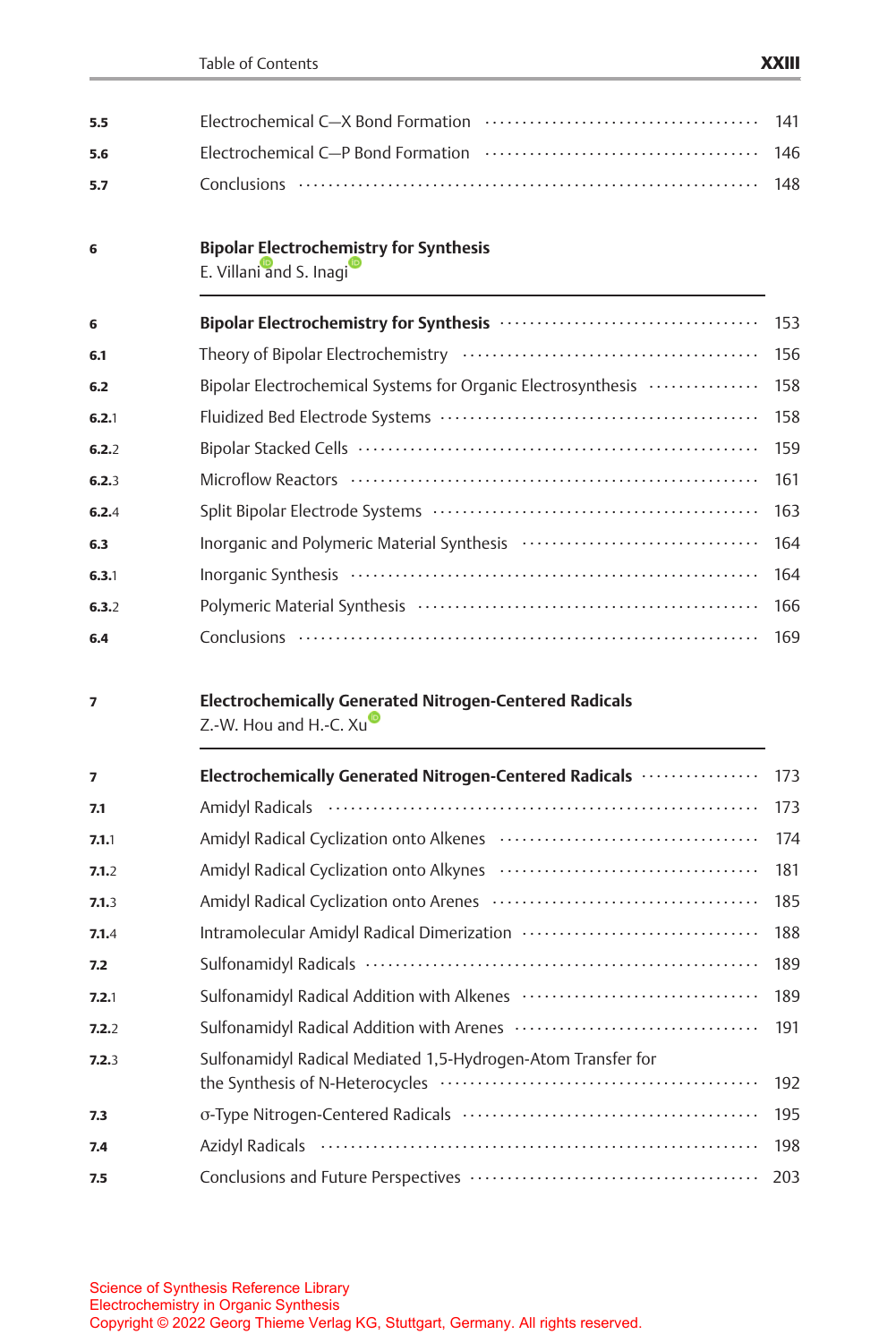| 8       | <b>Electrochemical Fluoroalkylation</b><br>Z. Ruan, Z. Huang, K. Kuciński, and L. Ackermann |     |
|---------|---------------------------------------------------------------------------------------------|-----|
| 8       |                                                                                             |     |
| 8.1     |                                                                                             | 207 |
| 8.1.1   |                                                                                             | 208 |
| 8.1.2   | Trifluoromethylation-Initiated Cyclization with (Het)Arenes                                 | 213 |
| 8.1.3   | Trifluoromethylative Difunctionalization of Alkenes                                         | 217 |
| 8.1.3.1 |                                                                                             | 217 |
| 8.1.3.2 |                                                                                             | 221 |
| 8.1.3.3 |                                                                                             | 222 |
| 8.1.4   | Trifluoromethylation of Alkenyl Alcohols with Rearrangement                                 | 225 |
| 8.1.5   |                                                                                             | 231 |
| 8.1.6   |                                                                                             | 233 |
| 8.2     |                                                                                             | 237 |
| 8.2.1   |                                                                                             | 237 |
| 8.2.2   |                                                                                             | 238 |
| 8.2.3   |                                                                                             | 243 |
| 8.3     |                                                                                             | 244 |
| 8.4     | Perfluoroalkylation and Polyfluoroalkylation                                                | 246 |
| 8.5     |                                                                                             | 254 |

## 9 Anodic Arylation Reactio[ns](https://orcid.org/0000-0002-7949-9638)

M. Selt and S. R. Waldvogel

| $\mathbf{9}$ | Anodic Arylation Reactions (1999) Manufacture and Anodic Arylation Reactions (1999) | 257 |
|--------------|-------------------------------------------------------------------------------------|-----|
| 9.1          |                                                                                     | 258 |
| 9.1.1        |                                                                                     | 258 |
| 9.1.1.1      |                                                                                     | 258 |
| 9.1.1.2      |                                                                                     | 262 |
| 9.1.2        |                                                                                     | 268 |
| 9.1.3        |                                                                                     | 269 |
| 9.2          |                                                                                     | 270 |
| 9.2.1        |                                                                                     | 270 |
| 9.2.1.1      |                                                                                     | 270 |
| 9.2.1.2      |                                                                                     | 273 |
| 9.2.1.3      |                                                                                     | 274 |
| 9.2.2        |                                                                                     | 275 |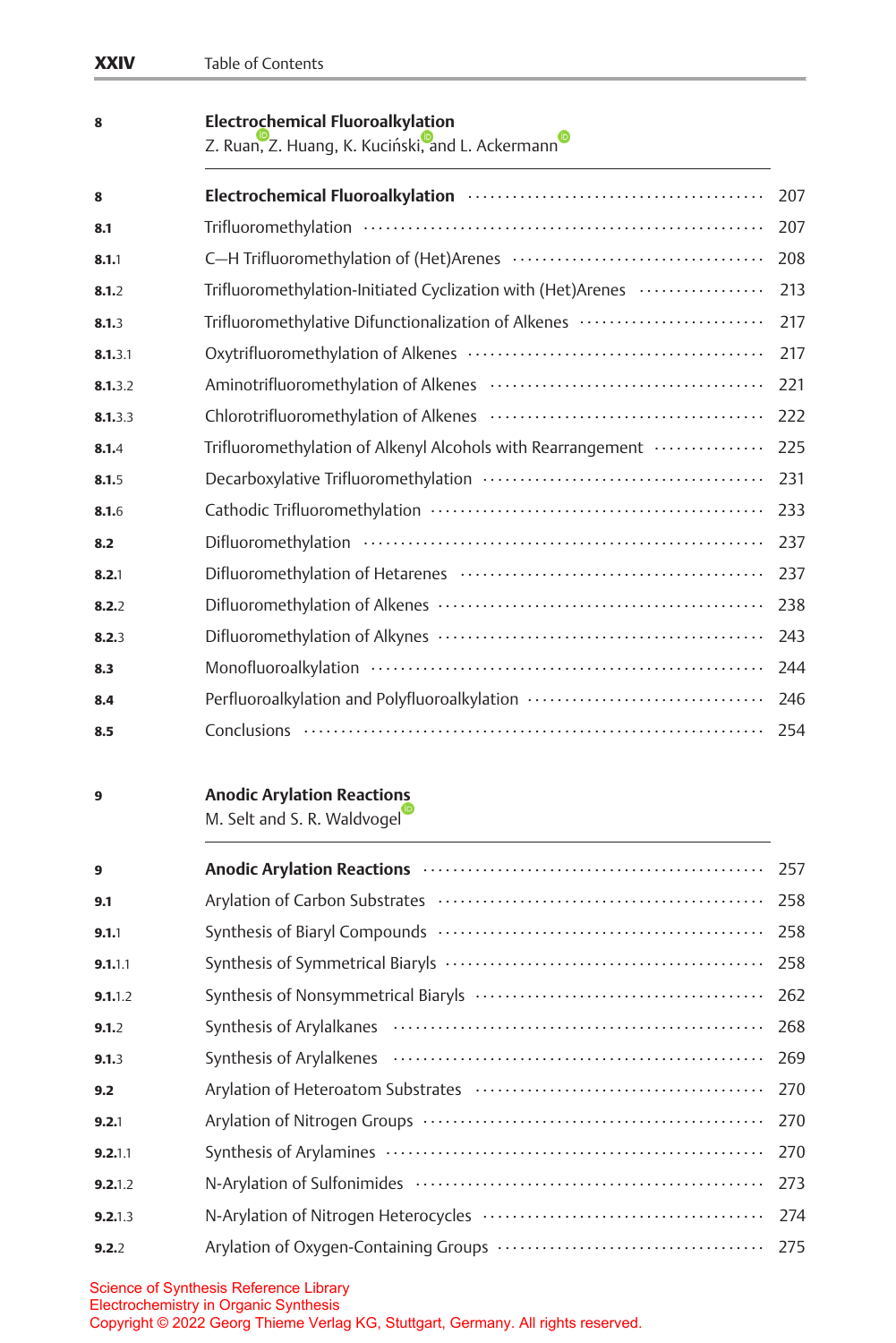| 9.2.2.1 |                                                                                                | 275 |
|---------|------------------------------------------------------------------------------------------------|-----|
| 9.2.3   |                                                                                                | 276 |
| 9.2.3.1 |                                                                                                | 276 |
| 9.2.3.2 |                                                                                                | 277 |
| 9.2.3.3 |                                                                                                | 278 |
| 9.2.3.4 |                                                                                                | 279 |
| 9.2.3.5 | Arylations in the Presence of Sulfur Dioxide                                                   | 280 |
| 9.3     |                                                                                                | 281 |
| 9.3.1   |                                                                                                | 282 |
| 9.3.2   |                                                                                                | 282 |
| 9.3.3   |                                                                                                | 283 |
| 9.3.4   |                                                                                                | 284 |
| 9.3.5   |                                                                                                | 285 |
| 9.3.6   |                                                                                                | 286 |
| 9.3.7   |                                                                                                | 287 |
| 9.3.8   |                                                                                                | 288 |
| 9.3.9   |                                                                                                | 288 |
|         |                                                                                                |     |
| 10      | <b>Redox Mediators in Organic Electrochemistry</b><br>R. Francke, A. Prudlik, and R. D. Little |     |
| 10      | Redox Mediators in Organic Electrochemistry                                                    | 293 |
| 10.1    |                                                                                                | 293 |
| 10.1.1  |                                                                                                | 293 |
| 10.1.2  |                                                                                                | 296 |
|         |                                                                                                |     |

| 10.1.2 |                                                                                                                 | 296 |
|--------|-----------------------------------------------------------------------------------------------------------------|-----|
| 10.1.3 | Examples: Triarylamine- and Imidazole-Based Mediators                                                           | 299 |
| 10.1.4 |                                                                                                                 | 303 |
| 10.2   | Inner-Sphere versus Outer-Sphere Electron Transfer                                                              | 304 |
| 10.2.1 | Electrocatalytic Concepts (and the context of the context of the context of the context of the context of the c | 304 |
| 10.2.2 |                                                                                                                 | 305 |
| 10.2.3 |                                                                                                                 | 310 |
| 10.3   |                                                                                                                 | 312 |
| 10.3.1 |                                                                                                                 | 312 |
| 10.3.2 | Examples of In-Cell and Ex-Cell Mediated Processes                                                              | 313 |
| 10.4   | Energy Waste and Measures Taken To Minimize It (allow contains and Measures III)                                | 318 |
| 10.5   | Allylic C-H Oxidation: Representative Experimental Procedure                                                    | 321 |
| 10.6   |                                                                                                                 |     |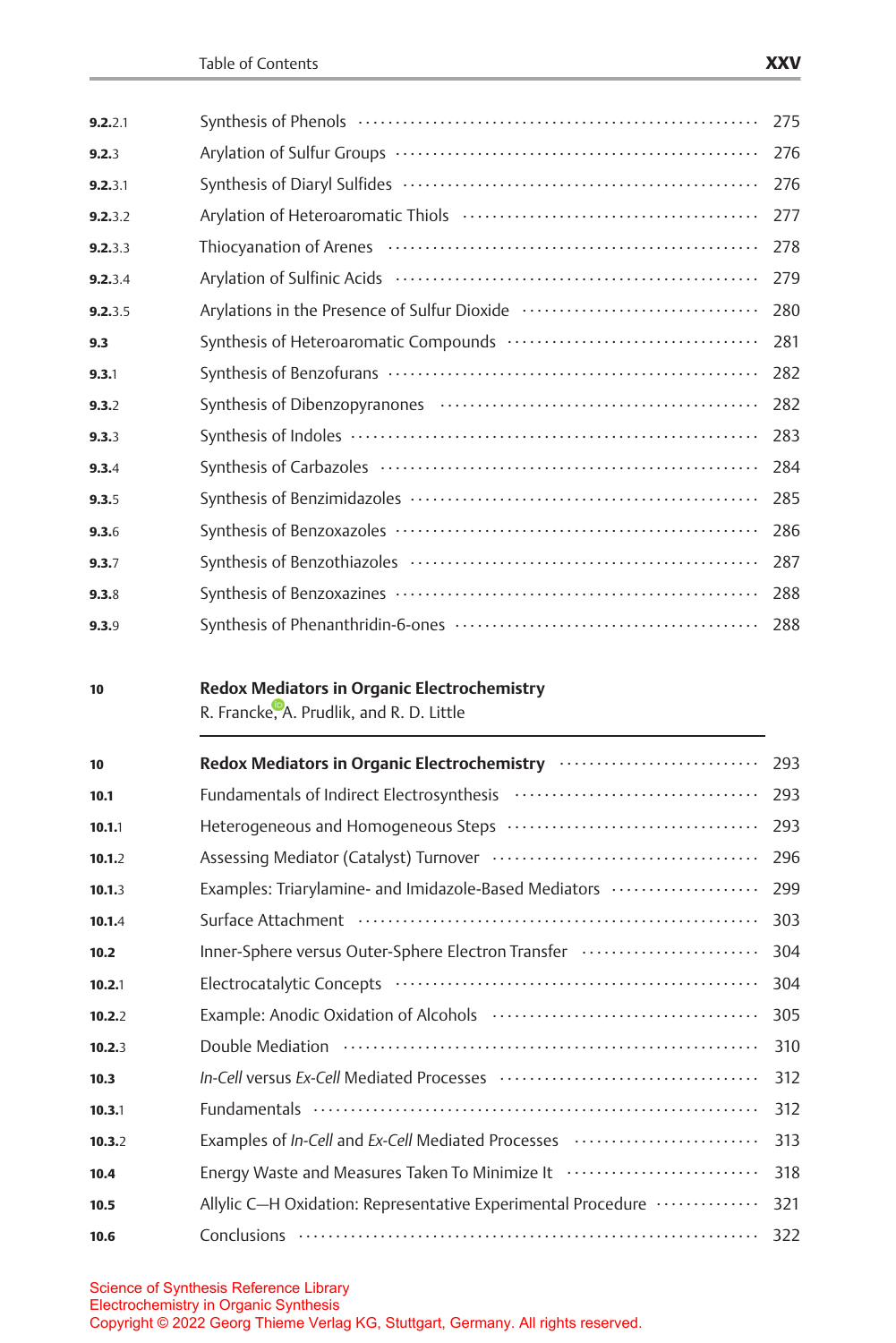| XXVI     | Table of Contents                                                              |     |
|----------|--------------------------------------------------------------------------------|-----|
| 11       | Electrophotocatalysis<br>J. Galczynski, H. Huang, and T. H. Lambert            |     |
| 11       |                                                                                | 325 |
| 11.1     |                                                                                | 325 |
| 11.1.1   | Oxidative Coupling of Arenes and Azoles Using                                  | 325 |
| 11.1.2   | Oxidative Coupling of Arenes and Azoles Using                                  | 327 |
| 11.1.3   | Oxidative Coupling of Arenes and Azoles Using                                  | 329 |
| 11.2     |                                                                                | 330 |
| 11.3     |                                                                                | 332 |
| 11.4     |                                                                                | 333 |
| 11.5     |                                                                                | 335 |
| 11.6     |                                                                                | 337 |
| 11.7     | Dehydrogenative Cross Coupling of Hetarenes with Aliphatic C-H Bonds           | 338 |
| 11.8     | Cross-Dehydrogenative Coupling of Benzothiazoles                               | 340 |
| 11.9     |                                                                                | 341 |
| 11.10    | Electrophotocatalytic Hofmann-Löffler-Freytag Reaction                         | 344 |
| 11.11    |                                                                                | 345 |
| 11.12    |                                                                                | 347 |
| 11.12.1  | Ritter-Type Vicinal C-H Diamination and Oxyamination                           | 347 |
| 11.12.2  |                                                                                | 350 |
| 11.13    |                                                                                | 352 |
| 11.14    |                                                                                | 353 |
| 11.15    | Reductive Aryl Halide Functionalization Using Anthracene-9,10-dicarbonitrile   | 354 |
| 11.16    | Reductive Aryl Halide Functionalization Using a Naphthalene Monoimide          | 356 |
| 11.17    | Reductive C(sp <sup>3</sup> )-O Cleavage of Phosphinates                       | 358 |
| 11.18    |                                                                                | 360 |
| 12       | <b>Asymmetric Electrosynthesis</b><br>K. Yamamoto, M. Kuriyama, and O. Onomura |     |
| 12       |                                                                                | 363 |
| 12.1     | Asymmetric Electrosynthesis by Using Chiral Media                              | 364 |
| 12.1.1   |                                                                                | 364 |
| 12.1.1.1 | N-Oxyl Radical Catalyzed Kinetic Resolution of Secondary Alcohols              | 364 |
| 12.1.1.2 | Iodoarene-Mediated Lactonization                                               | 365 |
|          |                                                                                |     |

Copyright © 2022 Georg Thieme Verlag KG, Stuttgart, Germany. All rights reserved.

Science of Synthesis Reference Library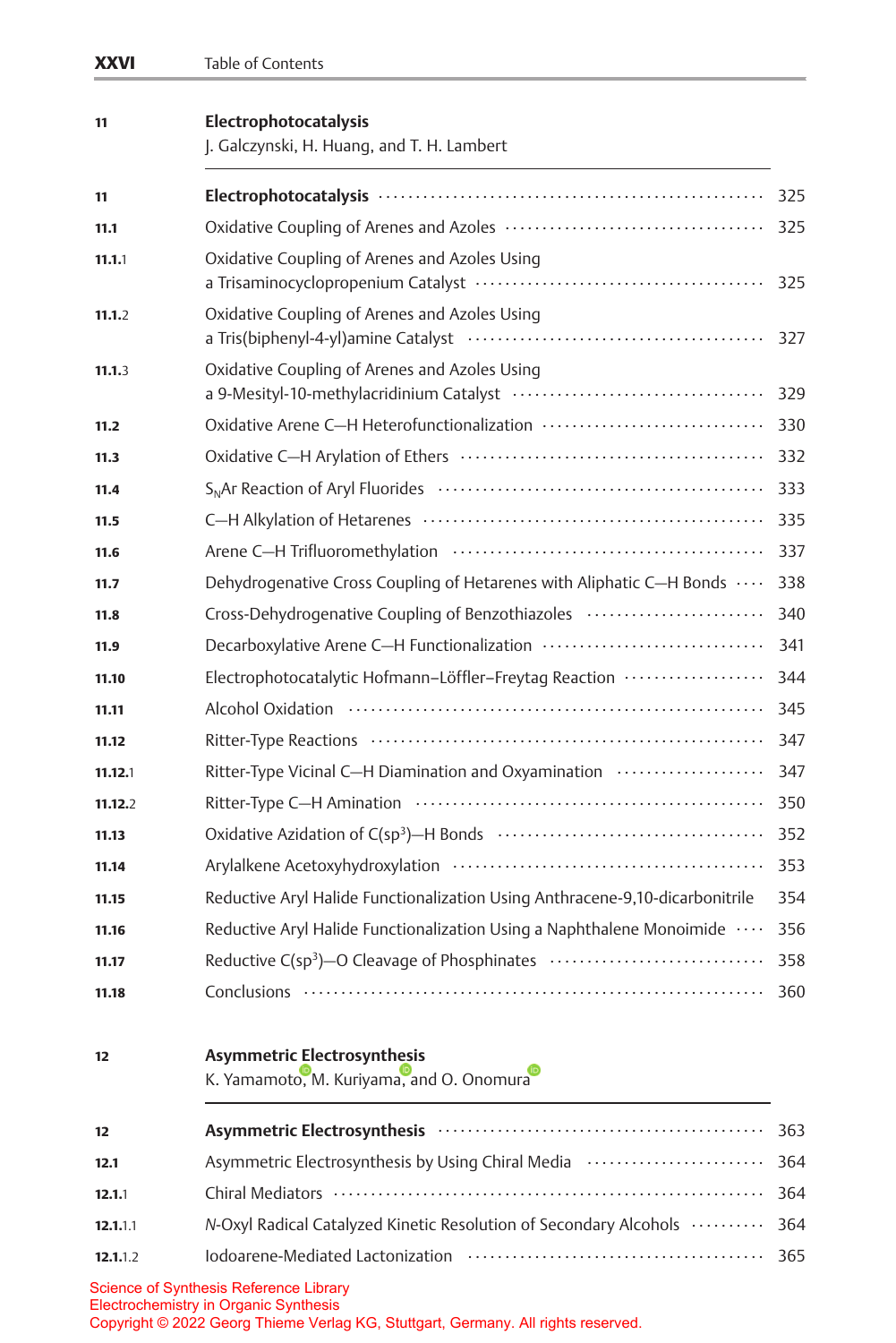| 12.1.2   | Chiral Organocatalysts (and the context of the context of the chiral Organocatalysts (context)                                                                                                                                 | 367 |
|----------|--------------------------------------------------------------------------------------------------------------------------------------------------------------------------------------------------------------------------------|-----|
| 12.1.2.1 | Primary Amine Catalyzed Cross-Coupling Reaction                                                                                                                                                                                | 367 |
| 12.1.2.2 | Secondary Amine Catalyzed Asymmetric Alkylation                                                                                                                                                                                | 370 |
| 12.1.2.3 | Squaramide-Catalyzed Asymmetric Alkylation                                                                                                                                                                                     | 371 |
| 12.1.2.4 | Iminium Salt Catalyzed Epoxidation (and the content of the Catalyzed Epoxidation (and the content of the Catalyzed Epoxidation (and the content of the Catalyzed Epoxidation (and the content of the Catalyzed Epoxidation (an | 372 |
| 12.1.3   |                                                                                                                                                                                                                                | 373 |
| 12.1.3.1 | Osmium-Catalyzed Dihydroxylation of Alkenes                                                                                                                                                                                    | 373 |
| 12.1.3.2 |                                                                                                                                                                                                                                | 374 |
| 12.1.3.3 | Lewis Acid Catalyzed α-Alkylation of 2-Acylimidazoles                                                                                                                                                                          | 375 |
| 12.1.3.4 | Palladium-Catalyzed C-H Alkenylation of Biaryls                                                                                                                                                                                | 377 |
| 12.1.3.5 | Copper-Catalyzed Difunctionalization of Alkenes                                                                                                                                                                                | 379 |
| 12.1.3.6 | Nickel-Catalyzed Reductive Homocoupling of Aryl Bromides                                                                                                                                                                       | 380 |
| 12.1.3.7 | Nickel-Catalyzed Reductive Cross Coupling of Alkenyl Bromides with                                                                                                                                                             | 381 |
| 12.2     | Asymmetric Electrosynthesis Using Modified Electrodes                                                                                                                                                                          | 382 |
| 12.2.1   | Oxidative Dimerization of Naphthols Using a<br>2,2,6,6-Tetramethylpiperidin-1-oxyl-Modified Electrode                                                                                                                          | 383 |
| 12.3     | Asymmetric Anodic Oxidation via Memory of Chirality                                                                                                                                                                            | 384 |
|          |                                                                                                                                                                                                                                |     |
| 13       | <b>Electrochemistry in Laboratory Flow Systems</b><br>A. A. Folgueiras-Amador, J. W. Hodgson, and R. C. D. Brown                                                                                                               |     |
| 13       |                                                                                                                                                                                                                                |     |
| 13.1     | Electrochemistry in Laboratory Flow Systems                                                                                                                                                                                    | 387 |
| 13.2     | Factors Affecting the Performance of Flow Reactors                                                                                                                                                                             | 388 |
|          | Parallel-Plate Flow Reactors for Organic Electrosynthesis                                                                                                                                                                      | 390 |
| 13.2.1   | A Simple "Homemade" Parallel-Plate Design for Laboratory                                                                                                                                                                       | 392 |
| 13.2.2   | A Modular Parallel-Plate Flow Cell for Organic Electrosynthesis                                                                                                                                                                | 396 |
| 13.2.3   | A Narrow-Gap Parallel-Plate Cell for Redox-Neutral Intermolecular Coupling .                                                                                                                                                   | 401 |
| 13.2.4   | A Modular Parallel-Plate Reactor with Stacked Cells and                                                                                                                                                                        | 404 |
| 13.3     |                                                                                                                                                                                                                                | 408 |
| 13.3.1   | Commercially Available Extended-Channel Microfluidic Electrolysis Cells                                                                                                                                                        | 409 |
| 13.3.1.1 |                                                                                                                                                                                                                                | 409 |
| 13.3.1.2 |                                                                                                                                                                                                                                | 411 |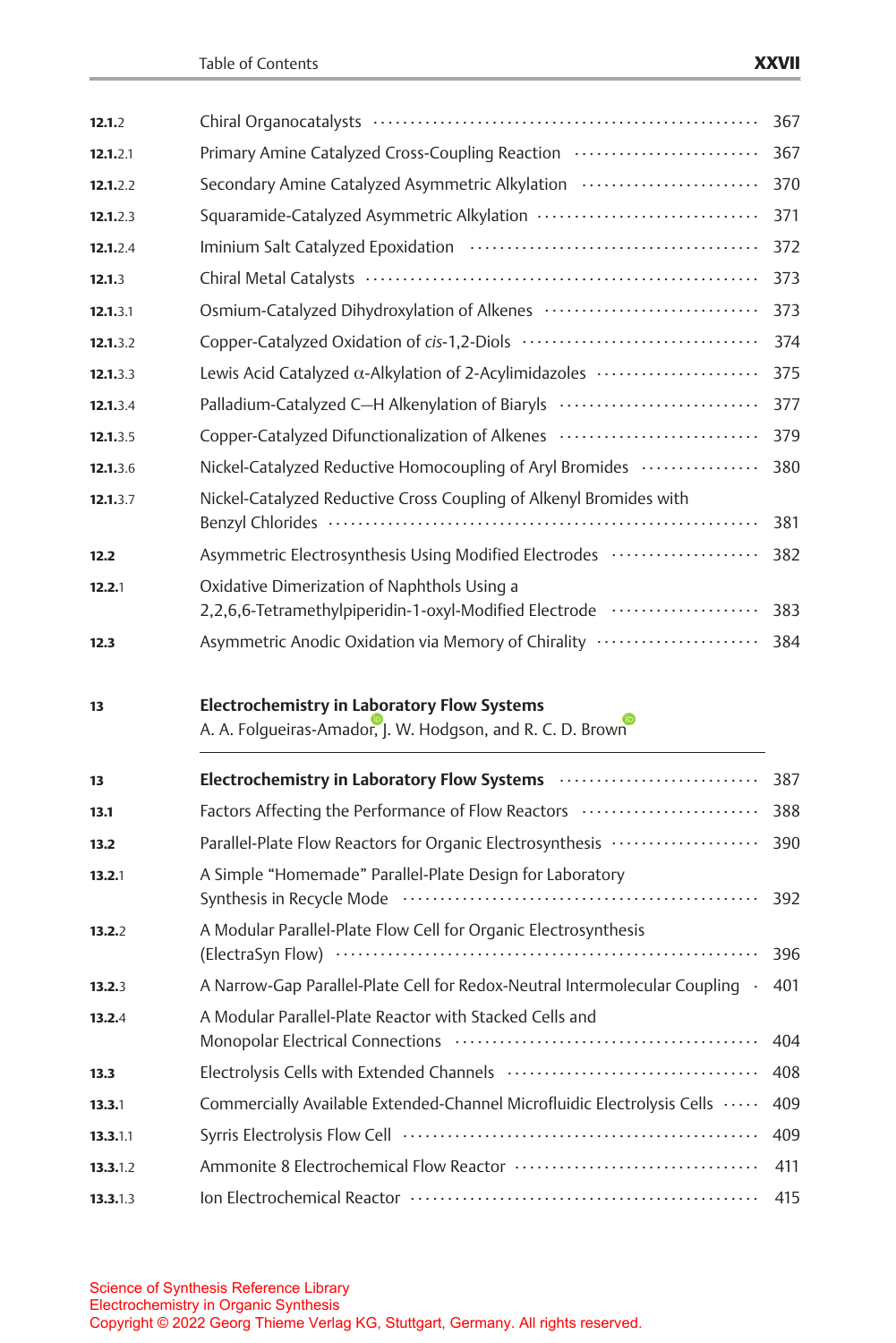|          | Table of Contents                                                                                |     |
|----------|--------------------------------------------------------------------------------------------------|-----|
| 13.3.2   | Electrosynthesis in "Homemade" Extended-Channel Flow                                             | 419 |
| 13.3.2.1 | Direct Oxidation of Primary and Secondary Alcohols in                                            | 419 |
| 13.3.2.2 | Oxidation of Sulfur-Containing Compounds in Extended-Channel                                     | 421 |
| 13.3.2.3 | Anodic Aza-Wacker-Type Cyclization of Sulfonamides and N-Aryl                                    | 422 |
| 13.4     |                                                                                                  | 424 |
| 13.5     | Cylindrical Flow Reactors for Organic Electrosynthesis                                           | 426 |
| 13.5.1   | Pipe Cells: Tube Reactors with a Static Central Electrode                                        | 426 |
| 13.5.2   | Tube Reactors with Rotating Central Electrode:                                                   | 427 |
| 13.6     | Approaches to Optimization and Monitoring of Electrosynthesis in Flow                            | 429 |
| 13.7     |                                                                                                  | 430 |
| 14       | <b>Electrochemistry in Natural Product Synthesis</b><br>K. Lam, M. C. Leech, and A. J. J. Lennox |     |
| 14       | Electrochemistry in Natural Product Synthesis                                                    | 435 |
| 14.1     |                                                                                                  | 435 |
| 14.1.1   |                                                                                                  | 435 |
| 14.1.1.1 |                                                                                                  | 436 |
| 14.1.2   |                                                                                                  | 437 |
| 14.1.2.1 |                                                                                                  | 437 |
| 14.1.2.2 |                                                                                                  | 438 |
| 14.1.2.3 |                                                                                                  | 439 |
| 14.1.2.4 |                                                                                                  | 440 |
| 14.1.3   |                                                                                                  | 442 |
| 14.1.3.1 |                                                                                                  | 442 |
| 14.1.3.2 | Meroterpenoids via Unactivated C-H Oxygenation                                                   | 444 |
| 14.1.4   |                                                                                                  | 445 |
| 14.1.4.1 |                                                                                                  | 445 |
| 14.1.4.2 |                                                                                                  | 446 |
| 14.1.5   |                                                                                                  | 447 |
| 14.1.5.1 |                                                                                                  | 448 |
| 14.1.5.2 | Nemorensic Acid (and the contract of the contract of the Nemorensic Acid)                        | 448 |
|          |                                                                                                  | 449 |
| 14.1.5.3 |                                                                                                  |     |

Copyright © 2022 Georg Thieme Verlag KG, Stuttgart, Germany. All rights reserved.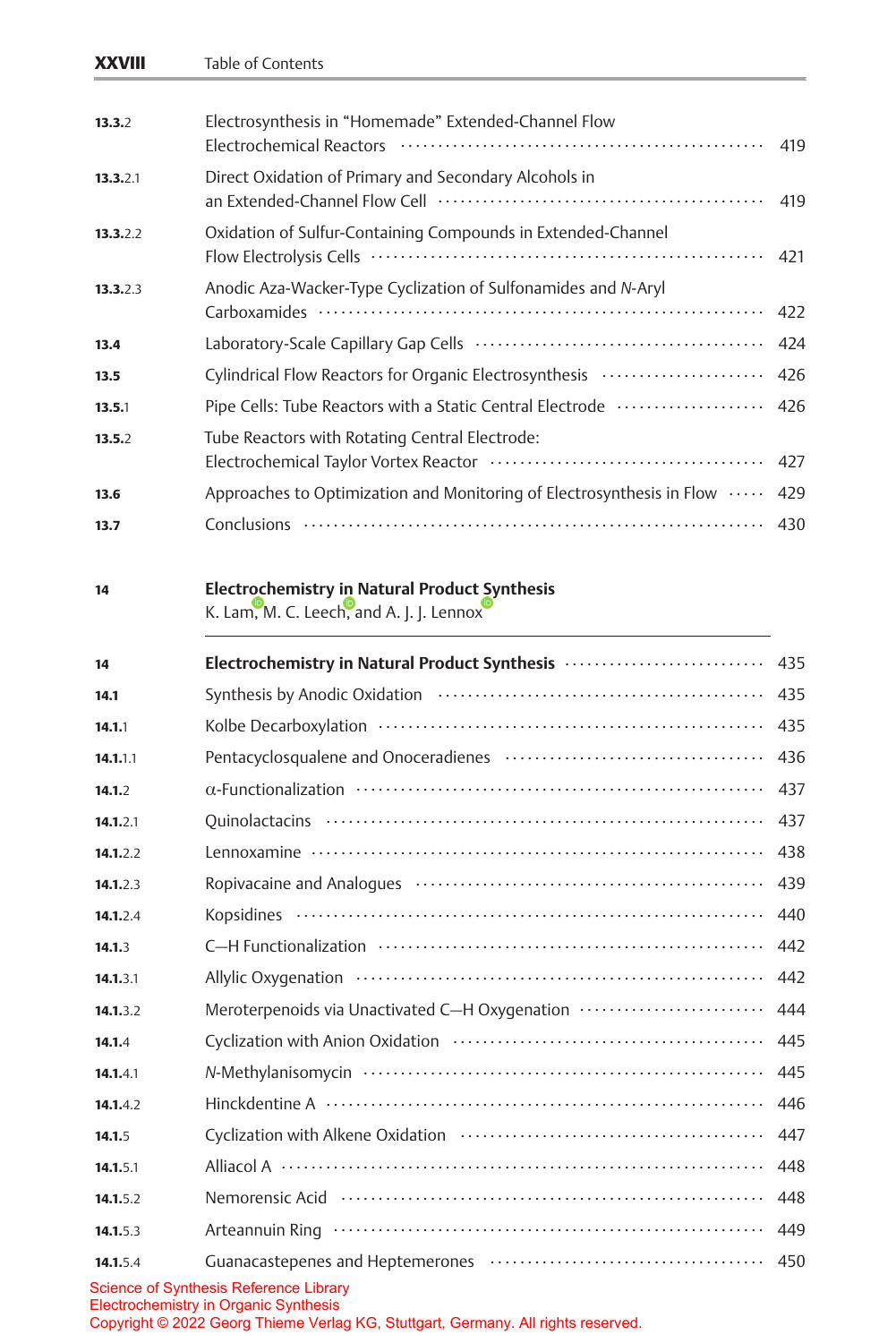| 14.1.6   |                                                              | 451 |
|----------|--------------------------------------------------------------|-----|
| 14.1.6.1 |                                                              | 451 |
| 14.1.6.2 |                                                              | 453 |
| 14.1.6.3 |                                                              | 454 |
| 14.1.6.4 |                                                              | 455 |
| 14.1.6.5 |                                                              | 456 |
| 14.1.7   |                                                              | 457 |
| 14.1.7.1 |                                                              | 457 |
| 14.1.7.2 | Racemic Hierochin D, Vitisin A and D, and o-Methylthalibrine | 458 |
| 14.1.8   |                                                              | 461 |
| 14.1.8.1 |                                                              | 461 |
| 14.1.8.2 |                                                              | 462 |
| 14.1.8.3 |                                                              | 463 |
| 14.1.9   |                                                              | 464 |
| 14.1.9.1 |                                                              | 464 |
| 14.1.9.2 |                                                              | 466 |
| 14.2     |                                                              | 467 |
| 14.2.1   |                                                              | 467 |
| 14.2.1.1 |                                                              | 468 |
| 14.2.1.2 |                                                              | 470 |
| 14.2.2   |                                                              | 471 |
| 14.2.2.1 |                                                              | 472 |
| 14.2.2.2 |                                                              | 472 |
| 14.2.2.3 |                                                              | 473 |
| 14.2.2.4 |                                                              | 474 |
| 14.2.3   | Reductive Cyclizations with Carbonyl Groups                  | 474 |
| 14.2.3.1 |                                                              | 474 |
| 14.2.4   |                                                              | 475 |
| 14.2.4.1 | Laudanosine                                                  | 476 |
| 14.2.4.2 |                                                              | 476 |
| 14.2.4.3 |                                                              | 477 |